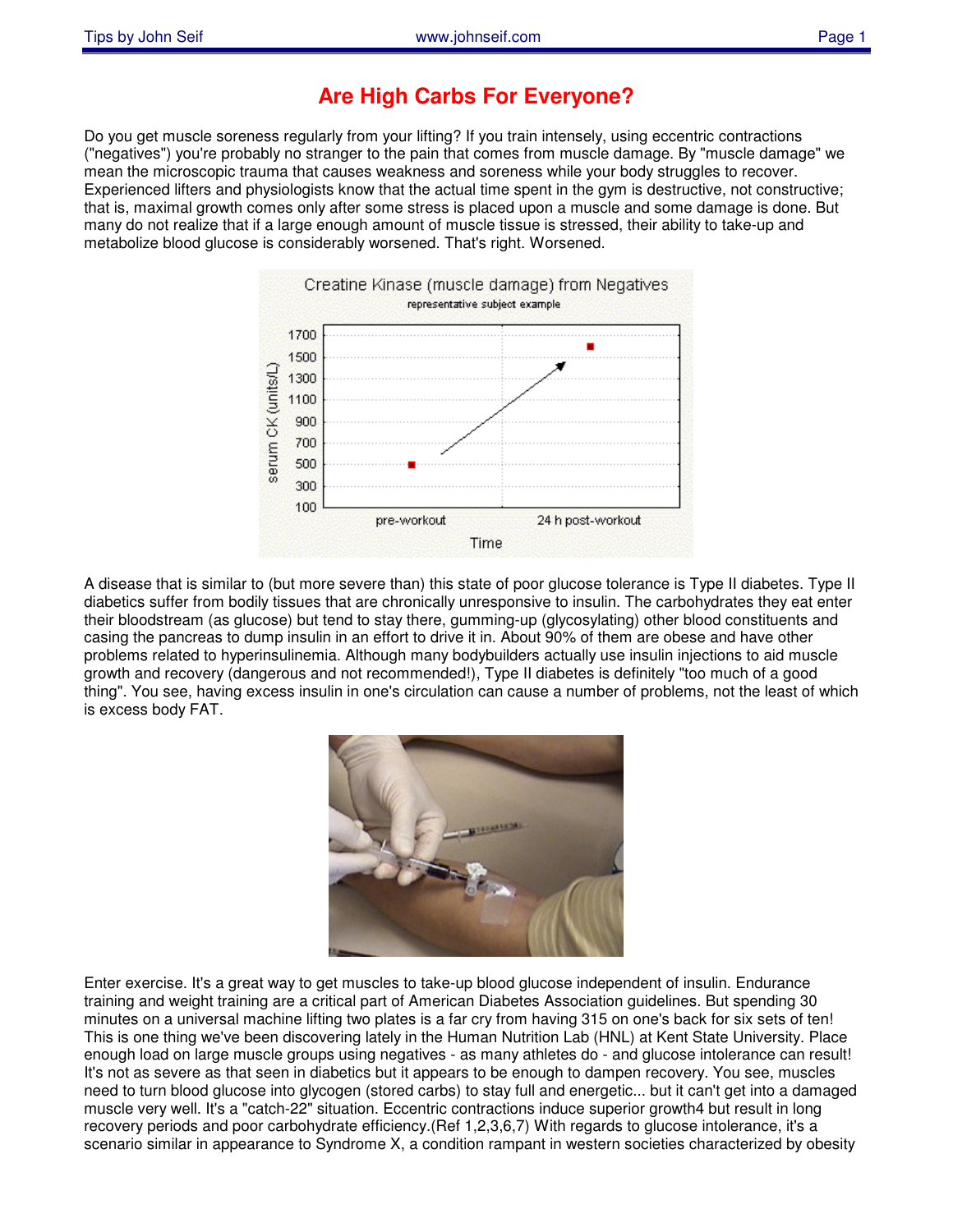and hypertension - presumably due to poor glucose handling. Even without intense lifting nearly 10% of men are hyperglycemic (have abnormally high blood glucose) (5).

Taking a look at data that's hot off the presses from the HNL at Kent State, we see that early results suggest hampered glucose tolerance in all subjects from muscle damage. This bodes poorly for maximal recovery. The lines come from an oral glucose tolerance test (OGTT) performed before and 24 hours after an intense workout. An OGTT is simply a series of blood draws, taken before and immediately after ingestion of 75 g of glucose (fastacting sugar). Blood glucose commonly goes up about 40 points (mg/ dl) between 30-60 minutes, then insulin drives it back down. We didn't expect blood glucose to be this affected by the intense (eccentric) lifting. You see, the body's control over circulating glucose is necessarily TIGHT. We hypothesized (guessed) that subjects' pancreases would have to dump extra insulin to keep the glucose down in the face of all this "trauma", but not this actual hyperglycemic response; wow! The exercise bout consisted of six sets of six repetitions at 80% of the subjects' one rep max. Both bench press and squatting were performed in this manner on a Smith machine, using a four-count to lower the bar. The exercise session was designed to affect a maximal amount of skeletal muscle but also to mimic a state that is common to weight lifters.



Of course data is still coming in, but we are able to share some numbers on the first five subjects. By analyzing the data, we find that (with a fancy statistical test) we have high statistical power, meaning that we will end up with significant results by the end of the study (20 subjects). Yes, stats can turn us into veritable "swamis", allowing us to "see into the future" and not waste time on worthless studies. How many supplement investigators do that?! It's another benefit of having strong researchers at the HNL. We've got evidence to be pretty excited about the possibility of actually changing current nutrition recommendations for lifters, which is why I'm sharing this info now. I have to reserve final judgment, however, for the date my associates and I complete the study.

It's also important to realize that we need to validate that the large muscle groups of the shoulder girdle and lower body were actually damaged to some extent from the exercise. To do this we took some of the blood from the OGTT, spun it down in a centrifuge and tested the serum for creatine kinase (CK), alanine aminotransferase (ALT), aspartate aminotransferase (AST) and lactate dehydrogenase (LDH). These enzymes (notice the -ase suffix on each word; that denotes an enzyme) are "spilled" from muscle tissue for a period of 3-7 days after hard eccentric exercise.(6) They suggest muscle trauma and our subjects were, in fact "traumatized".

The relatedness (or correlation) between fasting blood glucose and CK, for example, was tested on two separate post-workout occasions, revealing significant relationships ( $r = 0.54$  to 0.75). These are moderate to strong relationships between muscle damage and poor glucose usage. In other words, when muscles are damaged, dietary carbs don't leave the blood stream very well (and enter the muscle tissue). Muscle soreness measurements add to the evidence, also suggesting that damage was done (have YOU ever gotten really sore from training?). They correlated moderately to highly with the CK results.

Clearly runners and cyclists need to replenish carb stores; they exhaust their glycogen almost daily. Hence the high dietary carb recommendations. And although many weight trainers insist carbs make them fat, they do need some for similar reasons. But for most of us it's really about growth as opposed to say, boosted performance and if we're not getting them into our sore muscles, where are they going?